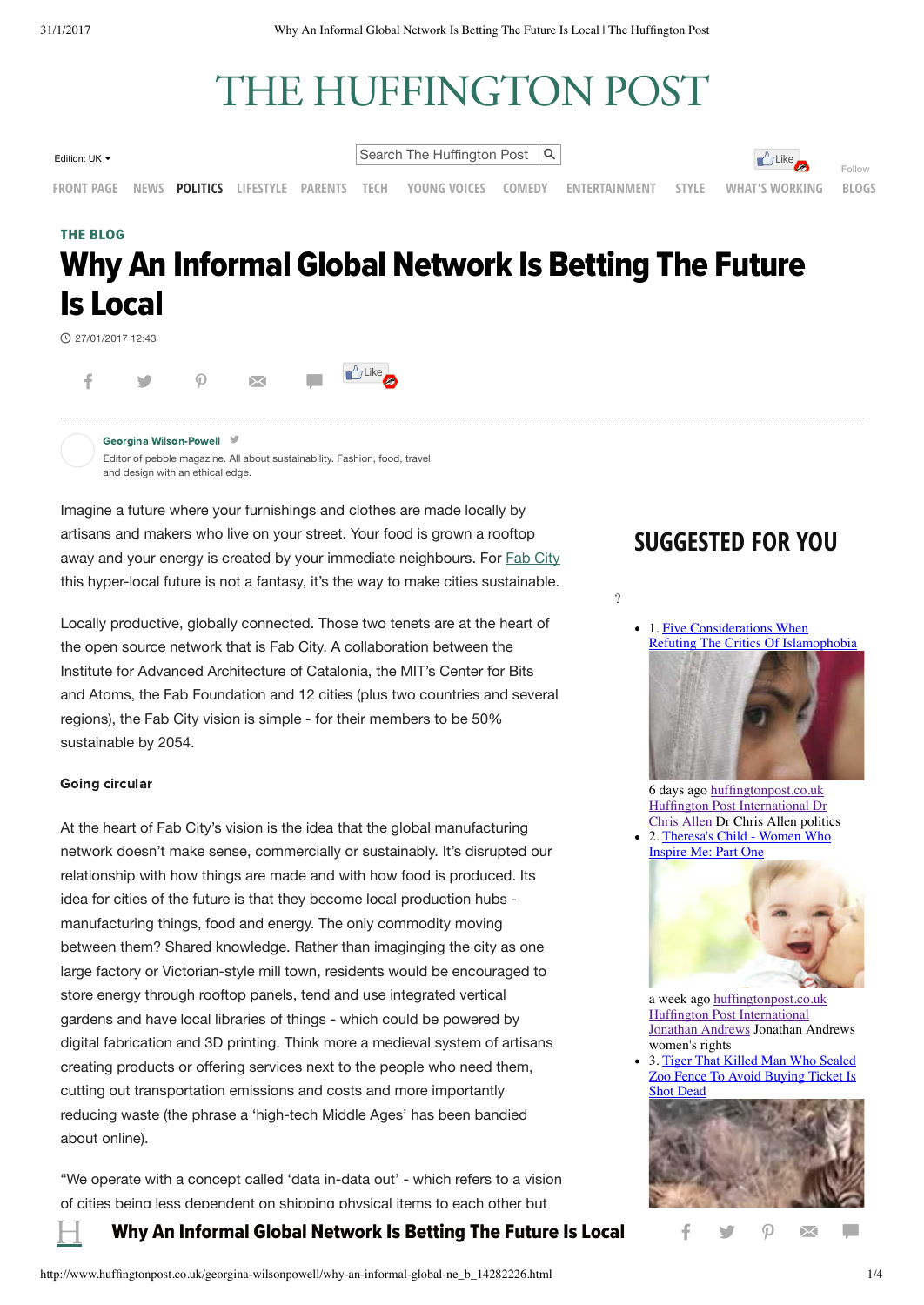31/1/2017 Why An Informal Global Network Is Betting The Future Is Local | The Huffington Post

Fab City's project co-ordinators. "If you think about it, the current model for manufacturing is pretty insane. Shipping items two or three places around the globe and clocking up carbon emissions has a huge impact. The vision for Fab City is that a city would become a self-sufficient factory to the largest extent possible and make sure the solutions and the data is shared by other cities."



Credit: Christian Villum

#### The maker movement

While many might not be aware of it, the global maker movement is continually thinking, tinkering and testing new tech that can change parts of our lives - from small hacks to redefining whole industries and it's this network of makers that the Fab City project draws inspiration from.

There are just over 1,000 Fab Labs all over the world. You or I could pop along and use their machines to create prototypes of just about anything. At Fab Lab London for instance there's everything from 3D printers to sewing machines, tools to lasers, with experts on hand to guide your creation.

"A Fab Lab is similar to a maker space but the while the latter often caters more for an exclusive audience, perhaps a university or a research institute, the Fab Lab is open to anyone. Anyone can go along and learn about new technology, 3D printing and more. Plus all data is shared, so knowledge can be scaled up between the labs across the world," explains Villum.

#### So what makes a Fab City?

12 cities, including Amsterdam, Shenzhen and Detroit, have all pledged to become Fab Cities. They have some major pillars to tackle - moving to a locally based manufacturing eco-system, using less and recycling more, using distributed energy production, developing urban permaculture, creating closer collaboration between local governments and civic groups and

## Why An Informal Global Network Is Betting The Future Is Local  $\qquad \qquad \mathsf{F} \qquad \mathsf{W} \qquad \qquad \blacksquare$

news 4. [Partner Of A Sex/Porn Addict -](http://www.huffingtonpost.co.uk/catherine-etherington/sex-addiction_b_14224028.html) [Why Does Disclosure Matter?](http://www.huffingtonpost.co.uk/catherine-etherington/sex-addiction_b_14224028.html)



a week ago [huffingtonpost.co.uk](http://www.huffingtonpost.co.uk/) [HuffingtonPost.co.uk \(AOL UK\)](http://www.huffingtonpost.co.uk/) [Catherine Etherington](http://rma-api.gravity.com/v1/api/intelligence/w2?sg=72ef14275a4db480ac8010c74ede260c&pl=277&ug=f656870d9a5456a7ccaf6a4dd052fcba&ad=&sp=4082&pfurl=&cburl=&pageViewId%5BwidgetLoaderWindowUrl%5D=http%3A%2F%2Fwww.huffingtonpost.co.uk%2Fgeorgina-wilsonpowell%2Fwhy-an-informal-global-ne_b_14282226.html&pageViewId%5BtimeMillis%5D=1485875158022&pageViewId%5Brand%5D=15400555082132339&sourceUrl=http%3A%2F%2Fwww.huffingtonpost.co.uk%2Fgeorgina-wilsonpowell%2Fwhy-an-informal-global-ne_b_14282226.html&frameUrl=http%3A%2F%2Fwww.huffingtonpost.co.uk%2Fgeorgina-wilsonpowell%2Fwhy-an-informal-global-ne_b_14282226.html&clientTime=1485875158027&ci=grv-personalization-277&aopt=%7B%22prop1%22%3A%22hpo%20%3A%20default%22%2C%22prop2%22%3A%22hpo%20%3A%20%22%2C%22prop14%22%3A%22no%20referrer%22%2C%22prop10%22%3A%22external%20web%20browser%22%2C%22pageURL%22%3A%22http%3A%2F%2Fwww.huffingtonpost.co.uk%2Fgeorgina-wilsonpowell%2Fwhy-an-informal-global-ne_b_14282226.html%22%2C%22prop56%22%3A%22www.huffingtonpost.co.uk%22%2C%22prop23%22%3A%22uk.hpmg%22%2C%22cobrand%22%3A%22HuffPost%22%2C%22glid%22%3A%221.ec390d89b5da4b72a7de3c3f42e35534.4ae0%22%7D&wct=1485875157592) Catherine Etherington sex addiction

5. Mum Overwhelmed By Stranger's [Kindness After Negative Comments](http://www.huffingtonpost.co.uk/entry/boy-cleft-palate-random-act-of-kindness_uk_5880c89fe4b0025110a750fa) [About Son](http://www.huffingtonpost.co.uk/entry/boy-cleft-palate-random-act-of-kindness_uk_5880c89fe4b0025110a750fa)'[s Cleft Palate](http://www.huffingtonpost.co.uk/entry/boy-cleft-palate-random-act-of-kindness_uk_5880c89fe4b0025110a750fa)



a week ago [huffingtonpost.co.uk](http://www.huffingtonpost.co.uk/) [Huffington Post International](http://www.huffingtonpost.co.uk/) [Amy](http://rma-api.gravity.com/v1/api/intelligence/w2?sg=72ef14275a4db480ac8010c74ede260c&pl=277&ug=f656870d9a5456a7ccaf6a4dd052fcba&ad=&sp=4082&pfurl=&cburl=&pageViewId%5BwidgetLoaderWindowUrl%5D=http%3A%2F%2Fwww.huffingtonpost.co.uk%2Fgeorgina-wilsonpowell%2Fwhy-an-informal-global-ne_b_14282226.html&pageViewId%5BtimeMillis%5D=1485875158022&pageViewId%5Brand%5D=15400555082132339&sourceUrl=http%3A%2F%2Fwww.huffingtonpost.co.uk%2Fgeorgina-wilsonpowell%2Fwhy-an-informal-global-ne_b_14282226.html&frameUrl=http%3A%2F%2Fwww.huffingtonpost.co.uk%2Fgeorgina-wilsonpowell%2Fwhy-an-informal-global-ne_b_14282226.html&clientTime=1485875158027&ci=grv-personalization-277&aopt=%7B%22prop1%22%3A%22hpo%20%3A%20default%22%2C%22prop2%22%3A%22hpo%20%3A%20%22%2C%22prop14%22%3A%22no%20referrer%22%2C%22prop10%22%3A%22external%20web%20browser%22%2C%22pageURL%22%3A%22http%3A%2F%2Fwww.huffingtonpost.co.uk%2Fgeorgina-wilsonpowell%2Fwhy-an-informal-global-ne_b_14282226.html%22%2C%22prop56%22%3A%22www.huffingtonpost.co.uk%22%2C%22prop23%22%3A%22uk.hpmg%22%2C%22cobrand%22%3A%22HuffPost%22%2C%22glid%22%3A%221.ec390d89b5da4b72a7de3c3f42e35534.4ae0%22%7D&wct=1485875157592) Packham Amy Packham babies 6. [The Most Stupid Girl Ever](http://www.huffingtonpost.co.uk/lee-carnihan/womens-inequality-is-an-i_b_14343828.html)



a week ago [huffingtonpost.co.uk](http://www.huffingtonpost.co.uk/) [HuffingtonPost.co.uk \(AOL UK\) Lee](http://rma-api.gravity.com/v1/api/intelligence/w2?sg=72ef14275a4db480ac8010c74ede260c&pl=277&ug=f656870d9a5456a7ccaf6a4dd052fcba&ad=&sp=4082&pfurl=&cburl=&pageViewId%5BwidgetLoaderWindowUrl%5D=http%3A%2F%2Fwww.huffingtonpost.co.uk%2Fgeorgina-wilsonpowell%2Fwhy-an-informal-global-ne_b_14282226.html&pageViewId%5BtimeMillis%5D=1485875158022&pageViewId%5Brand%5D=15400555082132339&sourceUrl=http%3A%2F%2Fwww.huffingtonpost.co.uk%2Fgeorgina-wilsonpowell%2Fwhy-an-informal-global-ne_b_14282226.html&frameUrl=http%3A%2F%2Fwww.huffingtonpost.co.uk%2Fgeorgina-wilsonpowell%2Fwhy-an-informal-global-ne_b_14282226.html&clientTime=1485875158027&ci=grv-personalization-277&aopt=%7B%22prop1%22%3A%22hpo%20%3A%20default%22%2C%22prop2%22%3A%22hpo%20%3A%20%22%2C%22prop14%22%3A%22no%20referrer%22%2C%22prop10%22%3A%22external%20web%20browser%22%2C%22pageURL%22%3A%22http%3A%2F%2Fwww.huffingtonpost.co.uk%2Fgeorgina-wilsonpowell%2Fwhy-an-informal-global-ne_b_14282226.html%22%2C%22prop56%22%3A%22www.huffingtonpost.co.uk%22%2C%22prop23%22%3A%22uk.hpmg%22%2C%22cobrand%22%3A%22HuffPost%22%2C%22glid%22%3A%221.ec390d89b5da4b72a7de3c3f42e35534.4ae0%22%7D&wct=1485875157592) Carnihan Lee Carnihan Donald Trump

7. Mum Blogger Has Baby Name [Regret Just Days After Giving Birth](http://www.huffingtonpost.co.uk/entry/mum-blogger-baby-name-regret_uk_587e2660e4b05f88cb56b5be) To Her Daughter



5 days ago [huffingtonpost.co.uk](http://www.huffingtonpost.co.uk/) [Huffington Post International](http://www.huffingtonpost.co.uk/) [Alexandra Willis](http://rma-api.gravity.com/v1/api/intelligence/w2?sg=72ef14275a4db480ac8010c74ede260c&pl=277&ug=f656870d9a5456a7ccaf6a4dd052fcba&ad=&sp=4082&pfurl=&cburl=&pageViewId%5BwidgetLoaderWindowUrl%5D=http%3A%2F%2Fwww.huffingtonpost.co.uk%2Fgeorgina-wilsonpowell%2Fwhy-an-informal-global-ne_b_14282226.html&pageViewId%5BtimeMillis%5D=1485875158022&pageViewId%5Brand%5D=15400555082132339&sourceUrl=http%3A%2F%2Fwww.huffingtonpost.co.uk%2Fgeorgina-wilsonpowell%2Fwhy-an-informal-global-ne_b_14282226.html&frameUrl=http%3A%2F%2Fwww.huffingtonpost.co.uk%2Fgeorgina-wilsonpowell%2Fwhy-an-informal-global-ne_b_14282226.html&clientTime=1485875158027&ci=grv-personalization-277&aopt=%7B%22prop1%22%3A%22hpo%20%3A%20default%22%2C%22prop2%22%3A%22hpo%20%3A%20%22%2C%22prop14%22%3A%22no%20referrer%22%2C%22prop10%22%3A%22external%20web%20browser%22%2C%22pageURL%22%3A%22http%3A%2F%2Fwww.huffingtonpost.co.uk%2Fgeorgina-wilsonpowell%2Fwhy-an-informal-global-ne_b_14282226.html%22%2C%22prop56%22%3A%22www.huffingtonpost.co.uk%22%2C%22prop23%22%3A%22uk.hpmg%22%2C%22cobrand%22%3A%22HuffPost%22%2C%22glid%22%3A%221.ec390d89b5da4b72a7de3c3f42e35534.4ae0%22%7D&wct=1485875157592) Alexandra Willis babies

8. Little Mix Fans Are NOT Happy [About 'Disgusting Photoshopping' Of](http://www.huffingtonpost.co.uk/entry/little-mix-touch-video-photoshopping-jesy-nelson-pictures_uk_588f1da8e4b077309837e893) Jesy Nelson In 'Touch' Video



a day ago [huffingtonpost.co.uk](http://www.huffingtonpost.co.uk/) [HuffingtonPost.co.uk \(AOL UK\) The](http://rma-api.gravity.com/v1/api/intelligence/w2?sg=72ef14275a4db480ac8010c74ede260c&pl=277&ug=f656870d9a5456a7ccaf6a4dd052fcba&ad=&sp=4082&pfurl=&cburl=&pageViewId%5BwidgetLoaderWindowUrl%5D=http%3A%2F%2Fwww.huffingtonpost.co.uk%2Fgeorgina-wilsonpowell%2Fwhy-an-informal-global-ne_b_14282226.html&pageViewId%5BtimeMillis%5D=1485875158022&pageViewId%5Brand%5D=15400555082132339&sourceUrl=http%3A%2F%2Fwww.huffingtonpost.co.uk%2Fgeorgina-wilsonpowell%2Fwhy-an-informal-global-ne_b_14282226.html&frameUrl=http%3A%2F%2Fwww.huffingtonpost.co.uk%2Fgeorgina-wilsonpowell%2Fwhy-an-informal-global-ne_b_14282226.html&clientTime=1485875158027&ci=grv-personalization-277&aopt=%7B%22prop1%22%3A%22hpo%20%3A%20default%22%2C%22prop2%22%3A%22hpo%20%3A%20%22%2C%22prop14%22%3A%22no%20referrer%22%2C%22prop10%22%3A%22external%20web%20browser%22%2C%22pageURL%22%3A%22http%3A%2F%2Fwww.huffingtonpost.co.uk%2Fgeorgina-wilsonpowell%2Fwhy-an-informal-global-ne_b_14282226.html%22%2C%22prop56%22%3A%22www.huffingtonpost.co.uk%22%2C%22prop23%22%3A%22uk.hpmg%22%2C%22cobrand%22%3A%22HuffPost%22%2C%22glid%22%3A%221.ec390d89b5da4b72a7de3c3f42e35534.4ae0%22%7D&wct=1485875157592) Huffington Post News Team The Huffington Post News Team jesy nelson

9. Starbucks To Hire 10,000 Refugees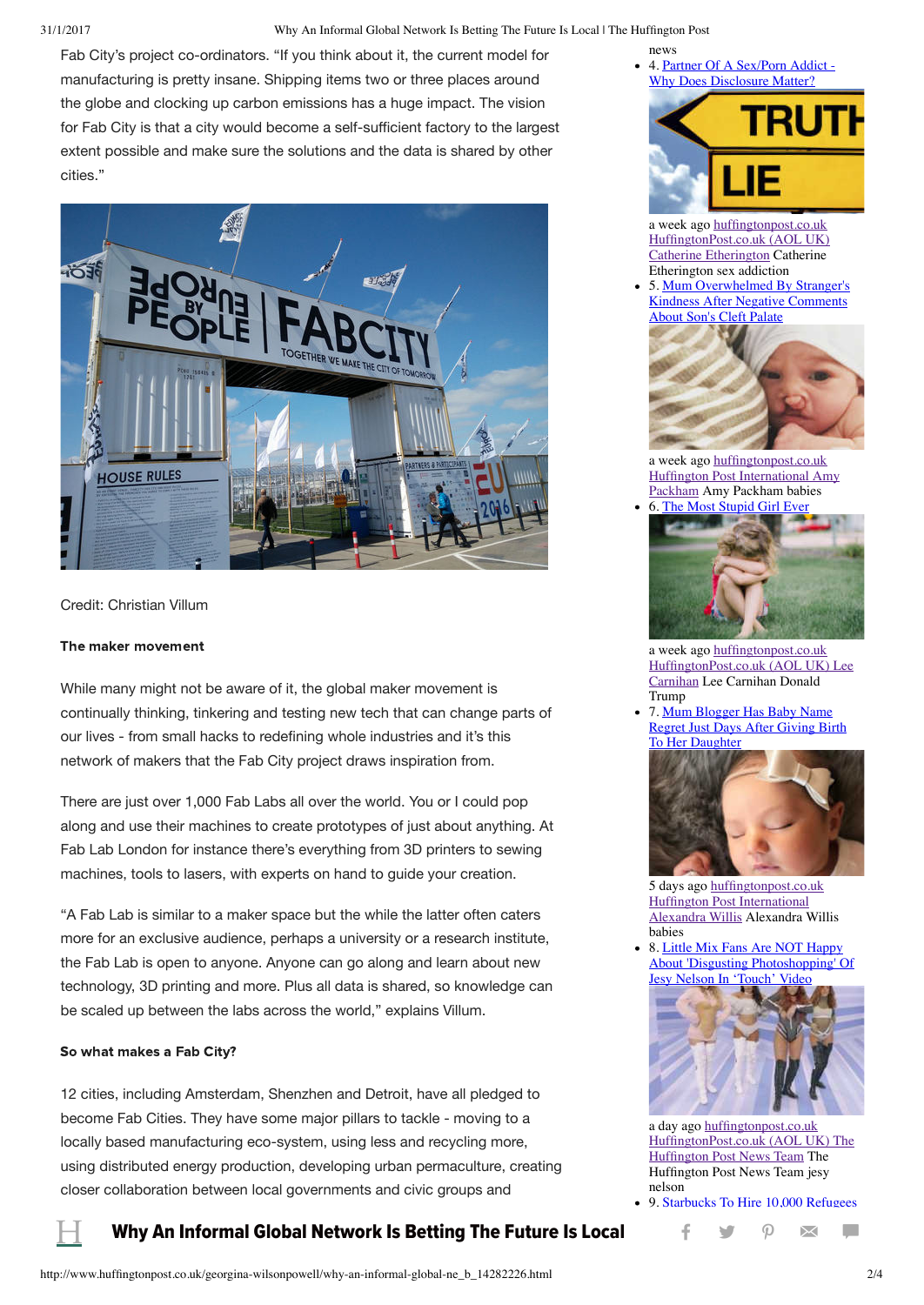31/1/2017 Why An Informal Global Network Is Betting The Future Is Local | The Huffington Post

The network has developed a credible index to measure the various verticals of doing all this, from public transport to air pollution and ranks the cities in real time on how they're achieving. In a nutshell, the index defines this project, which is highly data and design driven.





#### Credit: Fab City

#### Making the future work for everyone

It's not enough however for city governments, mayors or even Presidents to sign up to targets way in the future, amidst presentations and promises. For cities and societies to change, everyone needs to be involved - from the construction worker to the hacker - and in Fab City's vision the city can no longer be a place of passive accommodation. Instead people need to be involved in small scale local industry, urban farming and re-evaluating their relationship to their local environment.

"It's a change in mindset which is happening gradually already. What we want to create is a framework that allows citizens to step into a more active role," says Villum. "Fab City won't be a perfect path forward to unite the world but it will aim to get as close to that as possible by ensuring there are no divides or exclusions, as a society we need everyone to be involved."

A longer version of this article was originally published on pebble [magazine](http://www.pebblemag.com/). For more on sustainability sign up to pebble's weekly newsletter [here.](http://www.pebblemag.com/sign-up)

### **Follow Georgina Wilson-Powell on Twitter: [www.twitter.com/pebblemagazine](http://www.twitter.com/pebblemagazine)**



#### Why An Informal Global Network Is Betting The Future Is Local  $\begin{array}{ccc} \uparrow & \searrow & \oslash \end{array}$